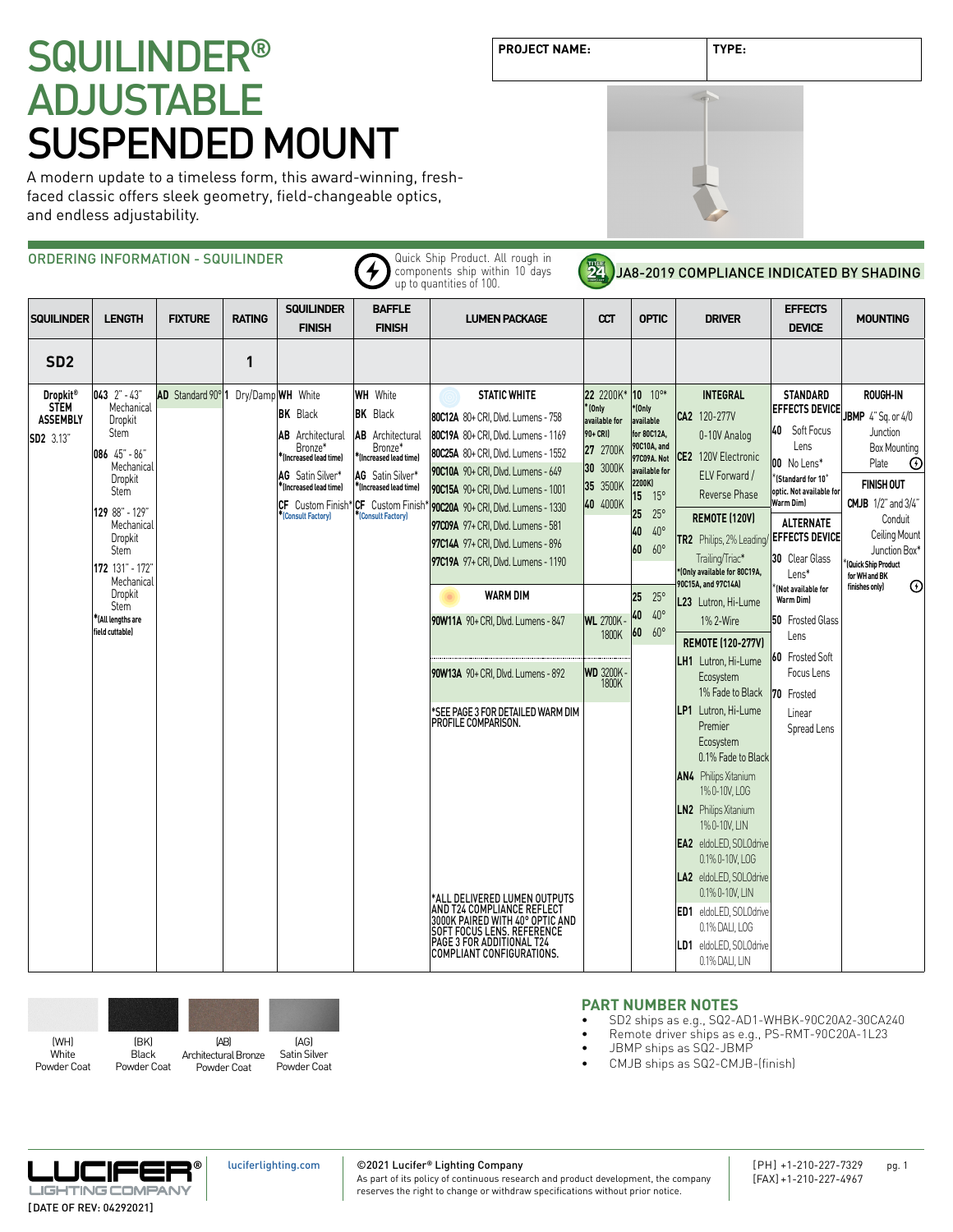#### **ACCESSORIES**

#### **ALTERNATE BAFFLE AND EFFECTS DEVICE**

Includes baffle with sealed lens. Must specify baffle finish.

¨ **RBA-SQ2-\*\*-CGL-2** Clear Glass Lens \* **\*(Not available for Warm Dim)** ¨ **RBA-SQ2-\*\*-SFL-2** Soft Focus Lens ¨ **RBA-SQ2-\*\*-FGL-2** Frosted Glass Lens ¨ **RBA-SQ2-\*\*-FSFL-2** Frosted Soft Focus Lens □ RBA-SQ2-\*\*-FLSL-2 Frosted Linear Spread Lens **\*\***Baffle finish: Specify **WH** for white, **BK** for black, **AG** for satin silver or **AB** for architectural bronze.

#### **REPLACEMENT OPTICS**

Interchangeable optics accessible by removing baffle. ¨ **RO-70-15-1** 15° optic \*

**\*(Not available for Warm Dim)** ¨ **RO-70-25-1** 25° optic □ **RO-70-40-1** 40° optic □ **RO-70-60-1** 60° optic

#### **REPLACEMENT SUCTION TOOL**

Included with each order (1 per 10 fixtures). □ CY-SQ-TOOL-SUCTION Baffle assembly removal tool

#### **EMERGENCY LIGHTING - REMOTE MOUNT ONLY**

**□ EMB-S-20/25-120/277-LEDX** 20/25 watt max capacity, 120 or 277 VAC 60Hz<br>□ **EMB-S-100-120-LEDX** 100 watt max capacity, 120 VAC 60Hz 100 watt max capacity, 120 VAC 60Hz □ **EMB-S-100-277-LEDX** 100 watt max capacity, 277 VAC 60Hz □ **EMB-S-250-120/277-LEDX** 250 watt max capacity, 120 or 277 VAC 60Hz During disruption of main power, emergency battery inverter provides temporary 120V or 277V to fixture.

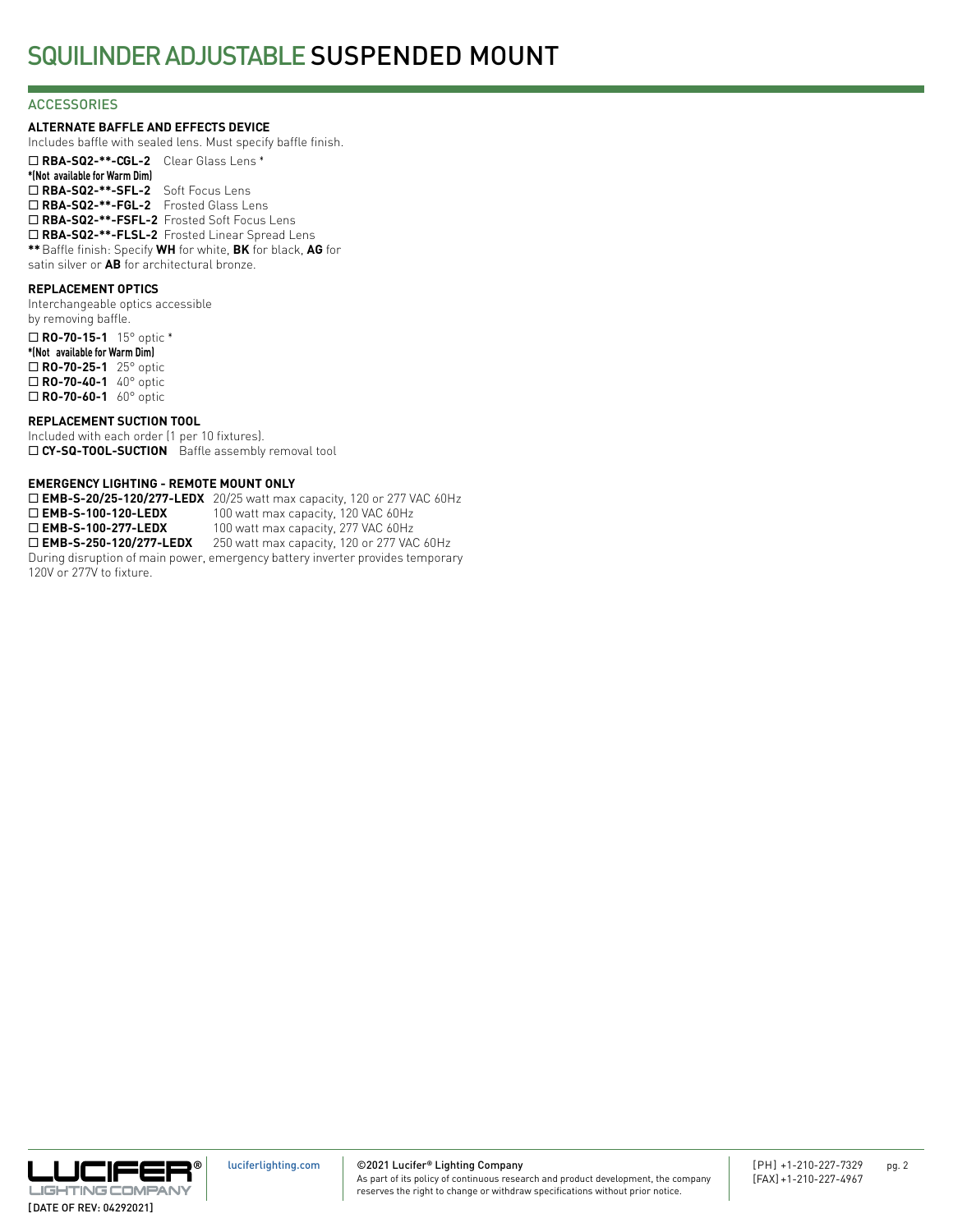## SQUILINDER ADJUSTABLE SUSPENDED MOUNT

## STATIC WHITE PERFORMANCE - 3000K - SOFT FOCUS LENS

| <b>LUMEN</b>   | <b>WATTAGE</b> | NO SOFT FOCUS LENS | 10° OPTIC                |                          | 15° OPTIC<br><b>SOFT FOCUS LENS</b> | 20° OPTIC<br><b>SOFT FOCUS LENS</b> |     | 40° OPTIC<br><b>SOFT FOCUS LENS</b> |     | 60° OPTIC<br><b>SOFT FOCUS LENS</b> |     |
|----------------|----------------|--------------------|--------------------------|--------------------------|-------------------------------------|-------------------------------------|-----|-------------------------------------|-----|-------------------------------------|-----|
| <b>PACKAGE</b> |                | <b>DELIVERED</b>   | LPW                      | <b>DELIVERED</b>         | LPW                                 | <b>DELIVERED</b>                    | LPW | <b>DELIVERED</b>                    | LPW | <b>DELIVERED</b>                    | LPW |
| 80C12A         | 10             | 960                | 56 (17W)                 | 831                      | 84                                  | 794                                 | 80  | 758                                 | 77  | 807                                 | 82  |
| 80C19A         | 17             | -                  | -                        | 1282                     | 78                                  | 1225                                | 75  | 1169                                | 71  | 1244                                | 76  |
| 80C25A         | 24             | $\overline{a}$     | $\overline{\phantom{a}}$ | 1702                     | 73                                  | 1627                                | 70  | 1552                                | 66  | 1652                                | 71  |
|                |                |                    |                          |                          |                                     |                                     |     |                                     |     |                                     |     |
| 90C10A         | 10             | 814                | 47 (17W)                 | 712                      | 72                                  | 681                                 | 69  | 649                                 | 66  | 691                                 | 70  |
| 90C15A         | 17             | -                  | $\overline{\phantom{a}}$ | 1098                     | 67                                  | 1050                                | 64  | 1001                                | 61  | 1066                                | 65  |
| 90C20A         | 24             | -                  | -                        | 1459                     | 62                                  | 1394                                | 60  | 1330                                | 57  | 1416                                | 61  |
|                |                |                    |                          |                          |                                     |                                     |     |                                     |     |                                     |     |
| 97C09A         | 10             | 745                | 43 (17W)                 | 637                      | 64                                  | 609                                 | 62  | 581                                 | 59  | 618                                 | 63  |
| 97C14A         | 17             | -                  | $\overline{\phantom{a}}$ | 983                      | 60                                  | 939                                 | 57  | 896                                 | 55  | 954                                 | 58  |
| 97C19A         | 24             | -                  | $\overline{\phantom{a}}$ | 1305                     | 56                                  | 1247                                | 53  | 1190                                | 51  | 1267                                | 54  |
|                |                |                    |                          |                          |                                     |                                     |     |                                     |     |                                     |     |
| 90W13A         | 16             | $\overline{a}$     | $\overline{\phantom{a}}$ | $\overline{\phantom{a}}$ | -                                   | 922                                 | 58  | 847                                 | 53  | 909                                 | 57  |
| 90W13A         | 16             |                    |                          | $\overline{a}$           | -                                   | 971                                 | 60  | 892                                 | 55  | 957                                 | 59  |



### JA8-2019 INDICATED BY SHADING

|                                               | <b>OUTPUT MULTIPLIER</b> |
|-----------------------------------------------|--------------------------|
| CCT                                           | <b>CCT SCALE</b>         |
| 2200K<br>(Consult factory for JA8<br>details) | 0.800                    |
| 2700K                                         | 0.957                    |
| 3000K                                         | 1.000                    |
| 3500K                                         | 1.019                    |
| 4000K                                         | 1.030                    |

| <b>LIGHT LOSS FACTOR MULTIPLIER</b> |      |  |  |
|-------------------------------------|------|--|--|
| No Lens                             | 1.05 |  |  |
| CGL                                 | 1.05 |  |  |
| <b>SFL</b>                          | 1.00 |  |  |
| <b>FGL</b>                          | 0.90 |  |  |
| <b>FSFL</b>                         | 0.87 |  |  |
| <b>FLSL</b>                         | 0.83 |  |  |
| <b>HCL</b>                          | 0.65 |  |  |
|                                     |      |  |  |

# WARM DIM PERFORMANCE - SOFT FOCUS LENS - 40° OPTIC

| 90W13A<br>3200K - 1800K | Full on<br>100% | Dimmed<br>to 80% | Dimmed<br>to 70% | Dimmed<br>to 50% | Dimmed<br>to 20% | Dimmed<br>to 10% | Dimmed<br>to 2% |
|-------------------------|-----------------|------------------|------------------|------------------|------------------|------------------|-----------------|
| CCT (K)                 | 3200            | 3150             | 3100             | 3000             | 2700             | 2200             | 1800            |
| Light Output (Lm)       | 892             | 714              | 624              | 446              | 178              | 89               | 18              |
| Power (W)               | 16              | 13               | 11               | 8                | 3                | 1.7              | 0.3             |
| Efficacy (LPW)          | 55              | 55               | 55               | 55               | 55               | 55               | 55              |



### WARM DIM TO MIRROR HALOGEN DIMMING PROFILE WARM DIM TO MIRROR INCANDESCENT DIMMING PROFILE

| 90W11A<br>2700K - 1800K | Full on<br>100% | <b>Dimmed</b><br>to 80% | Dimmed<br>to 70% | <b>Dimmed</b><br>to 50% | <b>Dimmed</b><br>to 20% | Dimmed<br>to 10% | Dimmed<br>to $2%$ |
|-------------------------|-----------------|-------------------------|------------------|-------------------------|-------------------------|------------------|-------------------|
| CCT (K)                 | 2700            | 2650                    | 2620             | 2520                    | 2180                    | 1950             | 1800              |
| Light Output (Lm)       | 847             | 678                     | 591              | 423                     | 169                     | 85               | 17                |
| Power (W)               | 16              | 13                      | 11               | 8                       | 3                       | 1.7              | 0.3               |
| <b>Efficacy (LPW)</b>   | 53              | 53                      | 53               | 53                      | 53                      | 53               | 53                |





[luciferlighting.com](http://luciferlighting.com/)

©2021 Lucifer**®** Lighting Company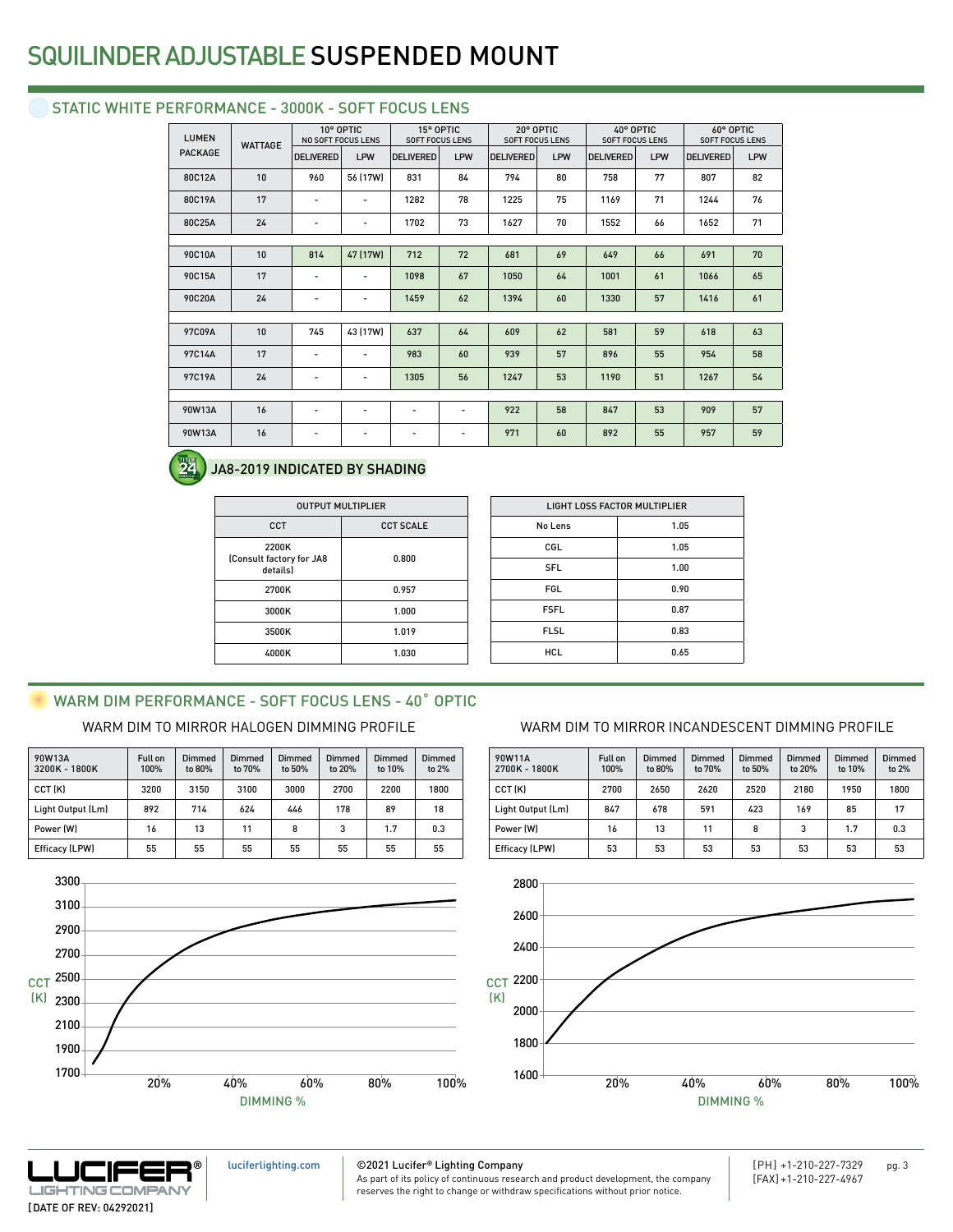## SQUILINDER ADJUSTABLE SUSPENDED MOUNT

### Dropkit STEM ASSEMBLY **DIMENSIONS** / DRAWINGS

#### **A** LUMINAIRE

Machined body with integral heat sink and LED. Power supply may be integral or remote mount.

#### B CANOPY

Machined 1.60" (41mm) depth canopy accommodates flat and slope ceiling conditions. Conceals hidden mounting hardware. Features self-locking 357° rotation and 90° tilt standard.

#### $\boldsymbol{\Theta}$ STANDARD OPTICS

Field-changeable optics available in 10°, 15°, 25°, 40° and 60° beams.

#### $\mathbf 0$ EFFECTS DEVICE

Soft focus lens or no lens standard; lenses sealed in place. Fixture can accept 1 effects device.

#### BAFFLE E

Baffle minimizes aperture glare and conceals view into fixture. Suction tool provided for removal of baffle.

#### Dropkit F

- Field cuttable rigid stem for suspending fixture at desired height. Provides stable base to allow preferred fixture tilt, while maintaining vertical stem position.
- Ball joint allows up to 45° tilt for sloped ceilings and can be locked once stem is positioned vertically.
- Four 43" sections available; 172" maximum standard length.
- Length adjustment occurs in lower canopy.
- Wiring for stem assembly provided by others.





©2021 Lucifer**®** Lighting Company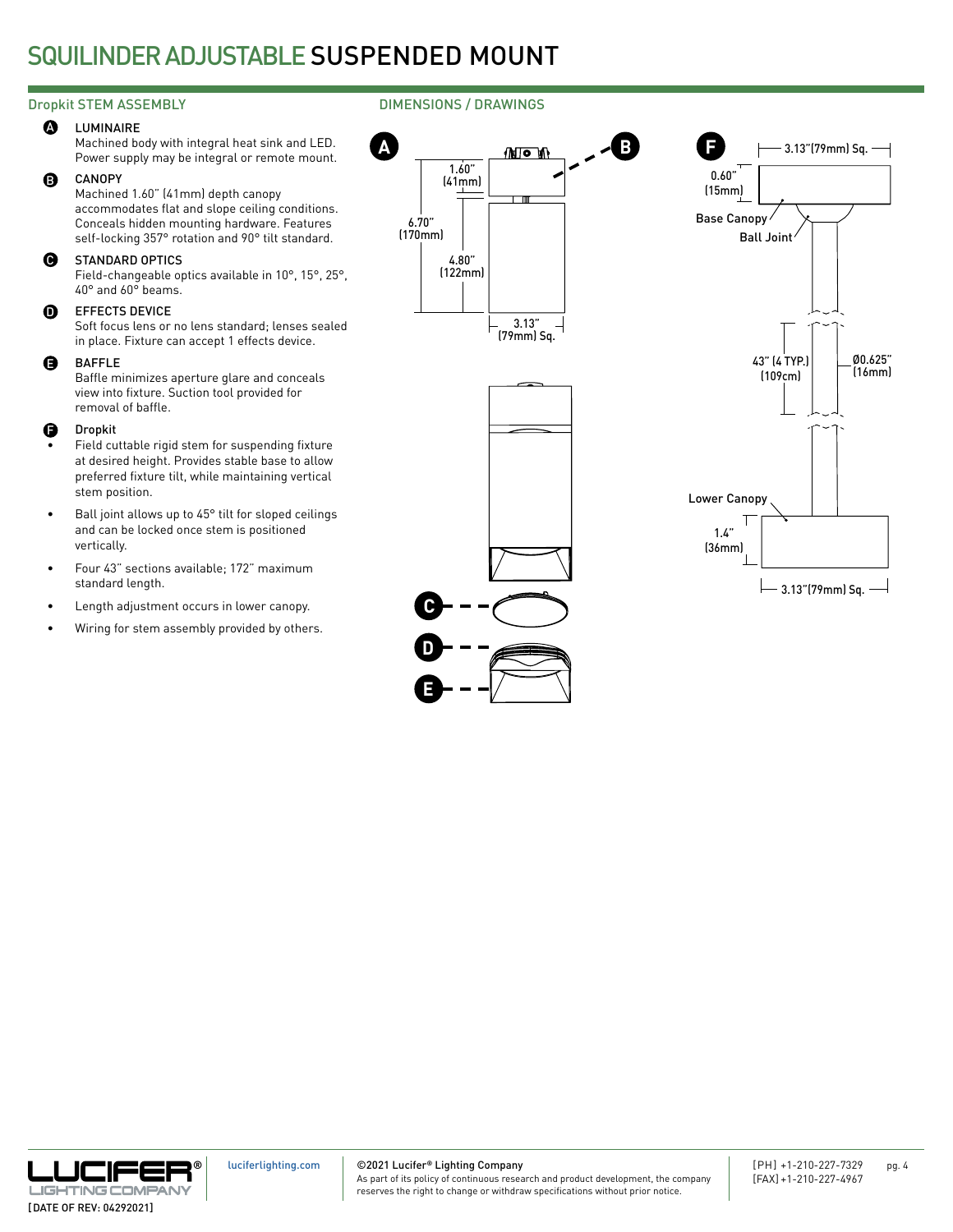## SQUILINDER ADJUSTABLE SUSPENDED MOUNT

### DIMENSIONS / DRAWINGS

## G JBMP

MOUNTING

Mounting plate (concealed) for standard 4" square or 4" 4/0 j-box . To be installed during rough-in prior to substrate. Fixture to mount flush with minimalist transition to ceiling.

#### CMJB  $\bf{d}$

Ceiling mount junction box perfectly matches the squilinder profile for a continuous, integrated look where exposed ceiling mount junction box and conduit applications apply. For use with 1/2" and 3/4" EMT conduit only. Features three conduit entrances at 12, 3, and 6 o'clock plus one conduit knockout on top. Painted finishes only. Blank off plugs included.

### MOUNTING NOTES

• JBMP not recommended for use with pancake style j-box.

### REMOTE POWER SUPPLY

#### PS-RMT I

Remote power supply provides additional driver options. Mounting device still required. Consult install guide for maximum allowable secondary run lengths between PS-RMT and fixture.







©2021 Lucifer**®** Lighting Company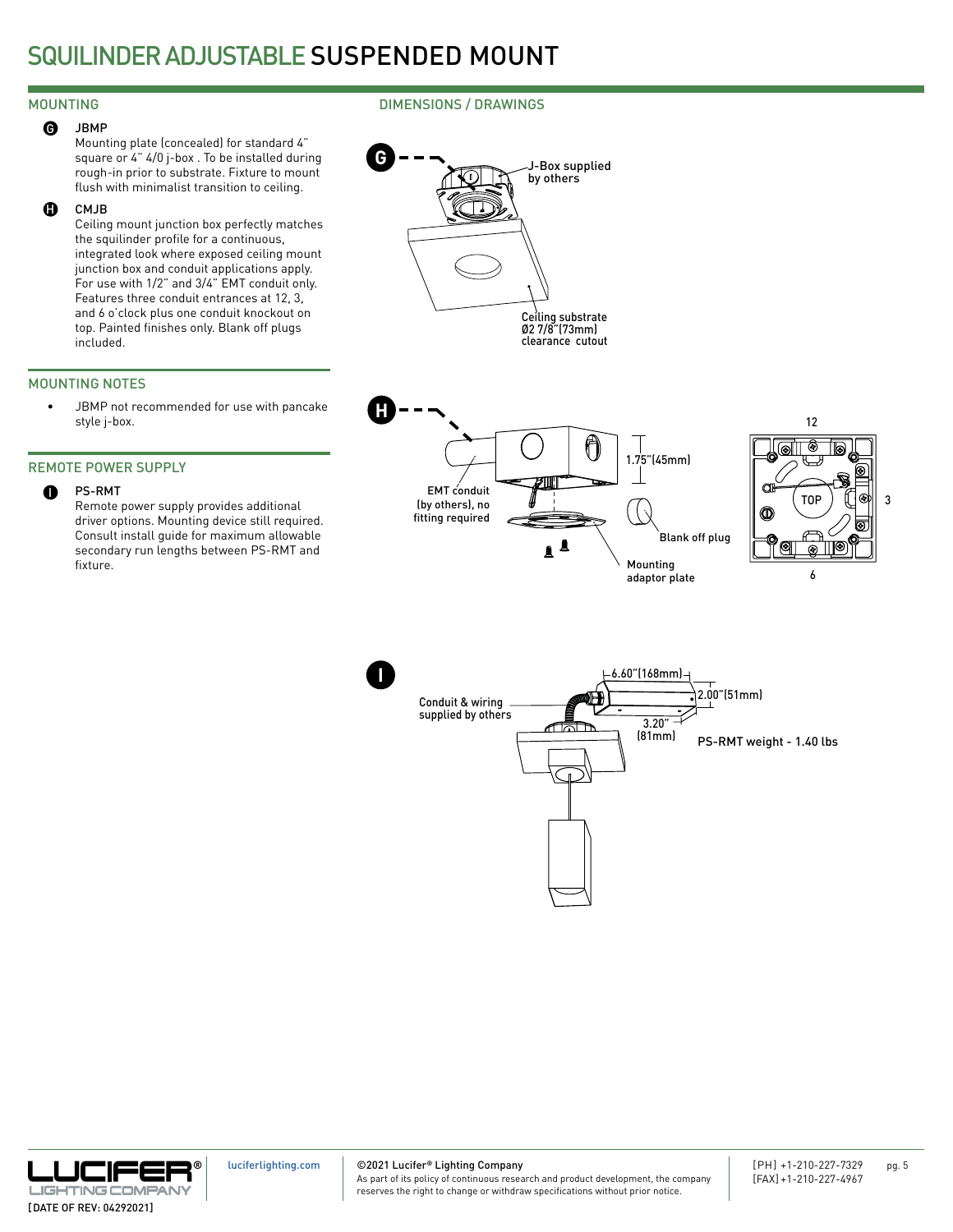### **TECHNICAL**

#### **CONSTRUCTION**

Squilinder: Machined aluminum body; painted finishes are granulated powder coat.

Dropkit Stem Assembly: Die-cast aluminum canopies and extruded aluminum stems; painted finishes are granulated powder coat. CMJB: Die-cast aluminum body; painted finishes are granulated powder coat.

Remote Power Supply: 22 Gauge galvanized steel.

#### **STATIC WHITE LED**

2-step MacAdam ellipse LED module available in 80+, 90+ and 97+ CRI configurations in color temperatures of 2200K, 2700K, 3000K, 3500K and 4000K. Average rated lamp life of 50,000 hours. LED and driver assemblies are field-replaceable.

#### **WARM DIM LED**

3-step MacAdam ellipse warm dim LED module available in 90+ CRI configuration. 3200K or 2700K at full brightness, warming to 1800K at full dim. Average rated lamp life of 50,000 hours. LED and driver assemblies are field-replaceable.

#### **POWER SUPPLY PERFORMANCE AND DIMMING INFORMATION**

| Power Supply                                                                                                     | CA <sub>2</sub> | CE <sub>2</sub> | TR <sub>2</sub> | L23 | LH1 | LP1 | AN4                | LN2 | EA <sub>2</sub> | LA <sub>2</sub>                  | ED <sub>1</sub> | LD <sub>1</sub> |
|------------------------------------------------------------------------------------------------------------------|-----------------|-----------------|-----------------|-----|-----|-----|--------------------|-----|-----------------|----------------------------------|-----------------|-----------------|
| Minimum °C   -20 °C   -20 °C   -20 °C   0 °C   0 °C   0 °C   -20 °C   -20 °C   -20 °C   -20 °C   -20 °C   -20 °C |                 |                 |                 |     |     |     |                    |     |                 |                                  |                 |                 |
| Maximum °C   40 °C   40 °C   40 °C   40 °C   40 °C   40 °C   40 °C   40 °C   40 °C   40 °C   40 °C   40 °C       |                 |                 |                 |     |     |     |                    |     |                 |                                  |                 |                 |
| Dimming %                                                                                                        | 2.0%            |                 | 2.0% 2.0% 1.0%  |     |     |     | 1.0%   0.1%   1.0% |     |                 | 1.0%   0.1%   0.1%   0.1%   0.1% |                 |                 |

Note: For TR2, L23, LH1, LP1, AN4, LN2, EA2 and LA2 drivers consult chart on page 6 to confirm appropriate dimming curve for compatibility with selected control.

#### **MOUNTING**

Pendant is supplied with a mounting adaptor plate, which integrates with specified mounting component. Dropkit Stem integrates directly with specified mounting component. JBMP provide a minimalist transition from standard 4/0 or 4" square junction boxes and accommodating ceiling thicknesses of 0.44" (12mm) to 0.75" (19mm). Ceiling-mount junction box available for 1/2" (13mm) and 3/4" (19mm) conduit and feature concealed internal clamps for clean fitting-free conduit exit and entry.

### **LISTING**

cTUVus listed to UL1598 standard for Dry / Damp (IP14) locations. Title 24 JA8-2019 Listed.

#### **WARRANTY**

Manufacturer's 1-year warranty guarantees product(s) listed to be free from defects in material and workmanship under normal use and service. 5-year warranty on LED and power supply to operate with 70% of the original flux and remain within a range of 3 duv. 10-year Lutron Advantage limited warranty available on Lutron equipped systems. Warranty period begins from the date of shipment by Seller and conditional upon the use of manufacturer-supplied power supply. Consult [website](http://luciferlighting.com/Resources/Full-Warranty) for full warranty terms and conditions.

#### **CHANGE LOG**

- 1. 04/29/2021: ADDED LP1 DRIVER OFFERING.
- 2. 03/17/2021: ADDED SMK MOUNTING OPTION FOR PENDANT.
- 3. 03/17/2021: ADDED CMJB MOUNTING OPTION FOR DROPKIT.
- 4. 01/12/2021: ADDED 2200K, 2700K-1800K WARM DIM AND 10 DEGREE
- OPTIC OFFERINGS. 5.09/21/2020: ADDED CMJB MOUNTING OPTION.
- 6.03/02/2020: UPDATED REPLACEMENT BAFFLE PART NUMBERS.
- 7.10/21/2019: ADDED QUICK SHIP.

8.9/12/2019: NEW CONSOLIDATED SPEC SHEET WITH SINGLE NOMENCLATURE FOR SPECIFICATION.

9.9/12/2019: FIXED BODY AND ADJUSTABLE FIXTURES NOW OFFERED WITH Dropkit.



©2021 Lucifer**®** Lighting Company